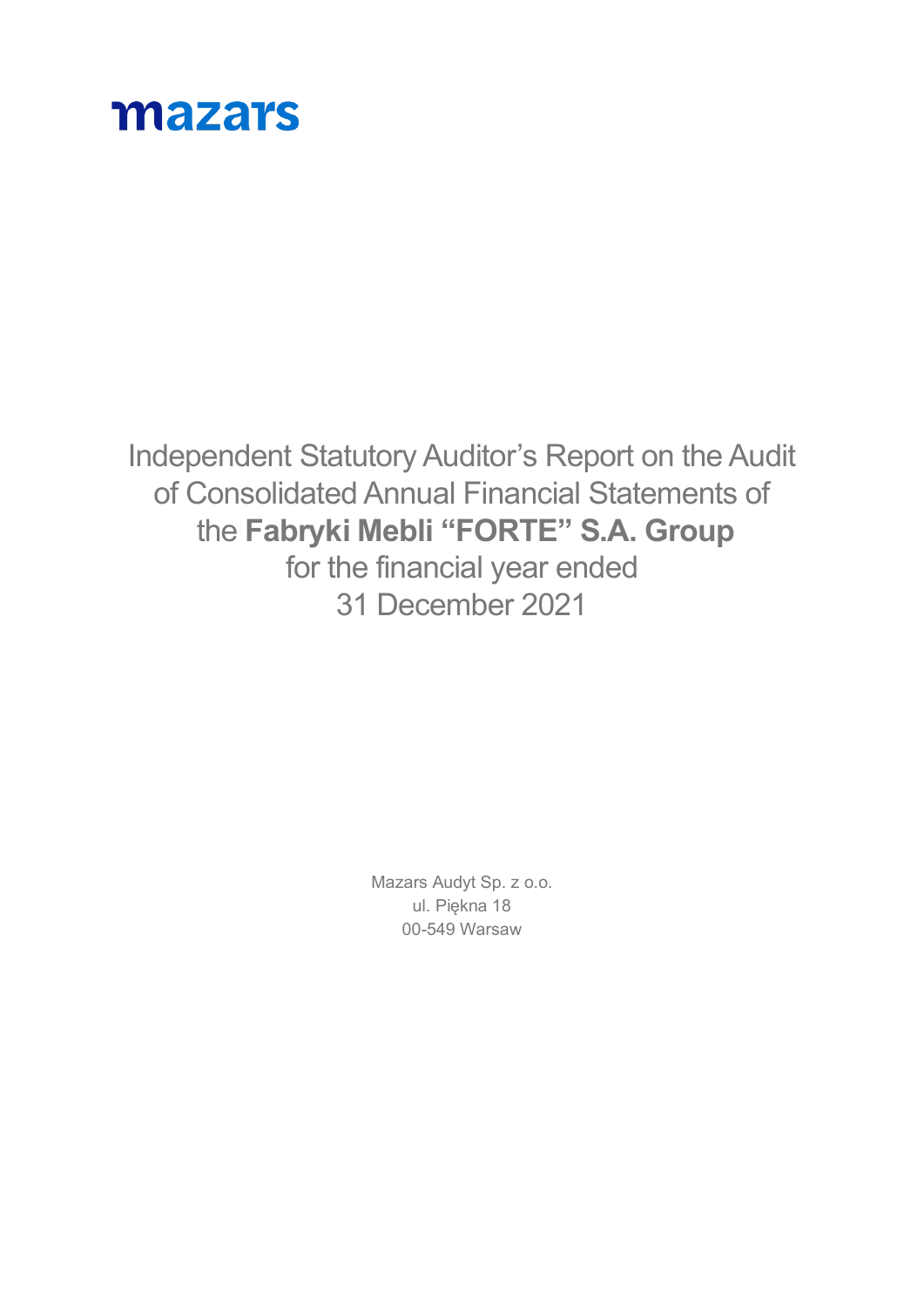# **INDEPENDENT STATUTORY AUDITOR'S REPORT ON THE AUDIT OF CONSOLIDATED ANNUAL FINANCIAL STATEMENTS**

*To the General Meeting and the Supervisory Board of Fabryki Mebli "FORTE" S.A. [a joint stock company]*

# **Report on the Audit of Consolidated Annual Financial Statements**

# **Opinion**

We have audited the annual consolidated financial statements of the group, the parent undertaking of which is Fabryki Mebli "FORTE" S.A. ("the Parent Undertaking") ("Group"), which comprise the consolidated statement of financial position as at 31 December 2021, the consolidated statement of comprehensive income, the consolidated statement of changes in equity, the consolidated statement of cash flows for the financial year from 1 January to 31 December 2021 and notes, comprising a summary of significant accounting policies and other explanatory notes ("the consolidated financial statements").

In our opinion, the accompanying consolidated financial statements:

- give a true and fair view of the Group's consolidated property and financial position as at 31 December 2021, and of its consolidated financial result and its consolidated cash flow for the financial year then ended in accordance with the applicable International Financial Reporting Standards approved by the European Union and the adopted accounting principles (policy);
- comply with the legislation applicable to the Group and with the provisions of the Parent Undertaking's Articles of Association as to the form and content;

The present opinion is consistent with the additional report to the Audit Committee that we issued on 12 April 2022.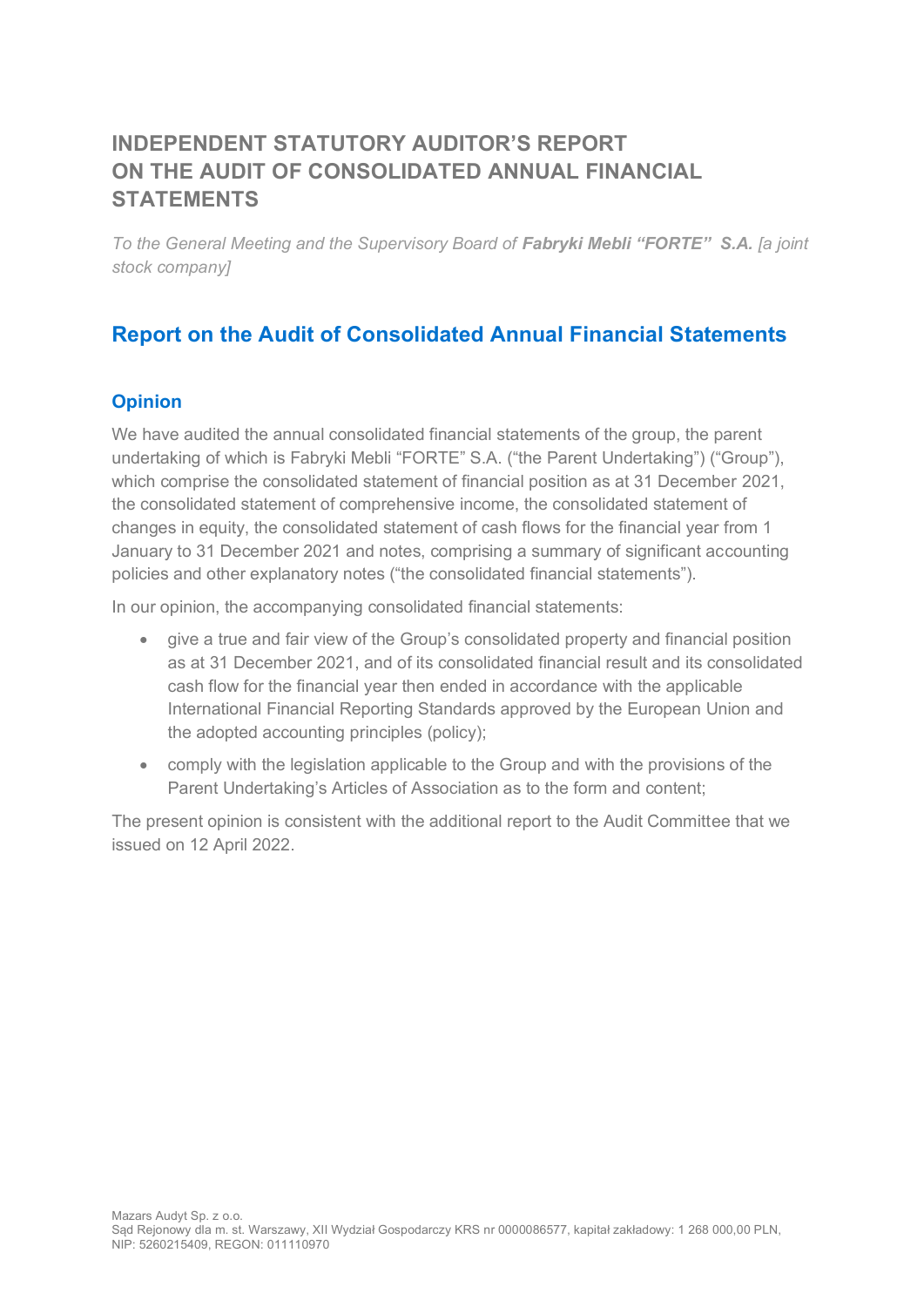#### **Basis for opinion**

We conducted our audit in accordance with National Standards on Auditing as per International Standards on Auditing adopted by resolution no. 3430/52a/2019 of the National Council of Statutory Auditors of 21 March 2019 regarding national standards on auditing and other documents, as amended (National Standards on Auditing "NSA"), as well as according to the Act on Statutory Auditors, Audit Firms and Public Supervision of 11 May 2017 ("the Act on Statutory Auditors" - Journal of Laws of 2020, item 1415 as amended) and Regulation (EU) No 537/2014 of 16 April 2014 on specific requirements regarding statutory audit of public-interest entities ("EU Regulation" - Official Journal of the European Union L 158/77 of 27 May 2014, as amended). Our responsibility under those standards has been further described in "Statutory Auditor's Responsibilities for the Audit of the Consolidated Financial Statements" section of our report.

We are independent of the Group Companies in accordance with the International Code of Ethics for Professional Accountants (including International Independence Standards) issued by the International Ethics Standards Board for Accountants ("the IESBA Code"), adopted by resolution of the National Council of Statutory Auditors No. 3431/52a/2019 of 25 March 2019 on the principles of professional ethics for statutory auditors, as amended and other ethical requirements which are applicable to the audit of financial statements in Poland. We have fulfilled our other ethical responsibilities in accordance with these requirements and the IESBA Code. During the audit the key statutory auditor and the audit firm remained independent of the Group Companies in accordance with the indpendence requirements set out in the Act on Statutory Auditors and in the EU Regulation.

We believe that the audit evidence that we have obtained is sufficient and appropriate to provide a basis for our audit opinion.

# **Key Audit Matters**

Key audit matters are those matters that, in our professional judgment, were of most significance in the audit of the consolidated financial statements of the current reporting period. These include the most significant assessed risks of material misstatement, including the assessed risks of material misstatement due to fraud. These matters were addressed in the context of our audit of the consolidated financial statements as a whole and in forming our opinion thereon, and we summarized our responses to these risks, and, where deemed appropriate, presented the most important observations related to these risks.

We do not provide a separate opinion on these matters.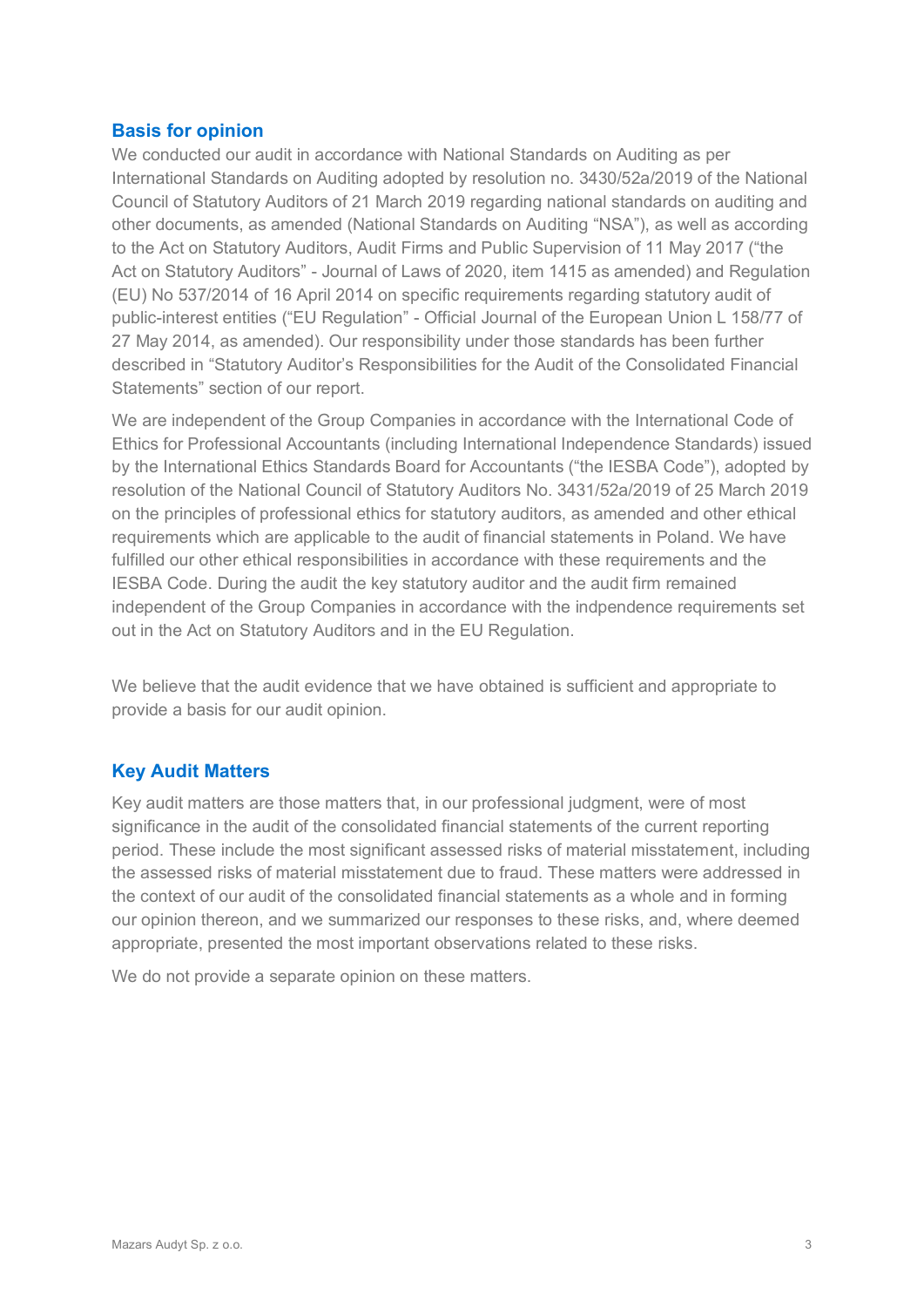#### **Key audit matter How our audit responded to this matter**

#### Revenue recognition

The revenues from sales disclosed in the consolidated statement of comprehensive income for the period from 1 January 2021 to 31 December 2021 amounted to PLN 1,326,909 thousand.

The correctness of the revenue recognition is an inherent industry risk. This results from the complexity of terms and conditions included in the sales contracts. These terms and conditions are subject to frequent changes and need to be adequately reflected in the sales system, increasing the risk of error.

Moreover, revenues are considered to be a key audit matter due to the inherent fraud risk.

The Group presented the disclosures concerning revenues in note no. 11.1 of the notes to the consolidated financial statements.

Our audit procedures included in particular:

- a review of the accounting principles concerning the revenue recognition and related significant judgments and estimates;

- understanding and evaluating the internal control environment, including the recognition and presentation of revenues from sales;

- an evaluation of IT systems used in the revenue recognition process;

- confirming, on a selected sample, the existence and correct recognition of the revenues and revenue-reducing items in the books;

- on a selected sample, an analysis of balance confirmations received from clients or, alternatively, verification of payments made after the balance sheet date;

- assessing the correctness and completeness of disclosures regarding revenues.

# **Other Matters**

The consolidated financial statements of the Group for the year ended 31 December 2020 were audited by an auditor acting on behalf of another audit firm. This auditor expressed an unqualified opinion on these financial statements on 15 April 2021.

#### **Responsibility of the Parent Undertaking's Management Board and Supervisory Board for Consolidated Financial Statements**

The Parent Undertaking's Management Board is responsible for preparing the consolidated financial statements that give a true and fair view of the Group's property and financial position and its financial performance in accordance with International Financial Reporting Standards as adopted by the European Union and adopted accounting principles (policy), as well as with the relevant legislation and with the provisions of the Parent Undertaking's Articles of Association. The Parent Undertaking's Management Board is also responsible for such internal control as the Management Board determines is necessary to enable the preparation of consolidated financial statements that are free of material misstatement,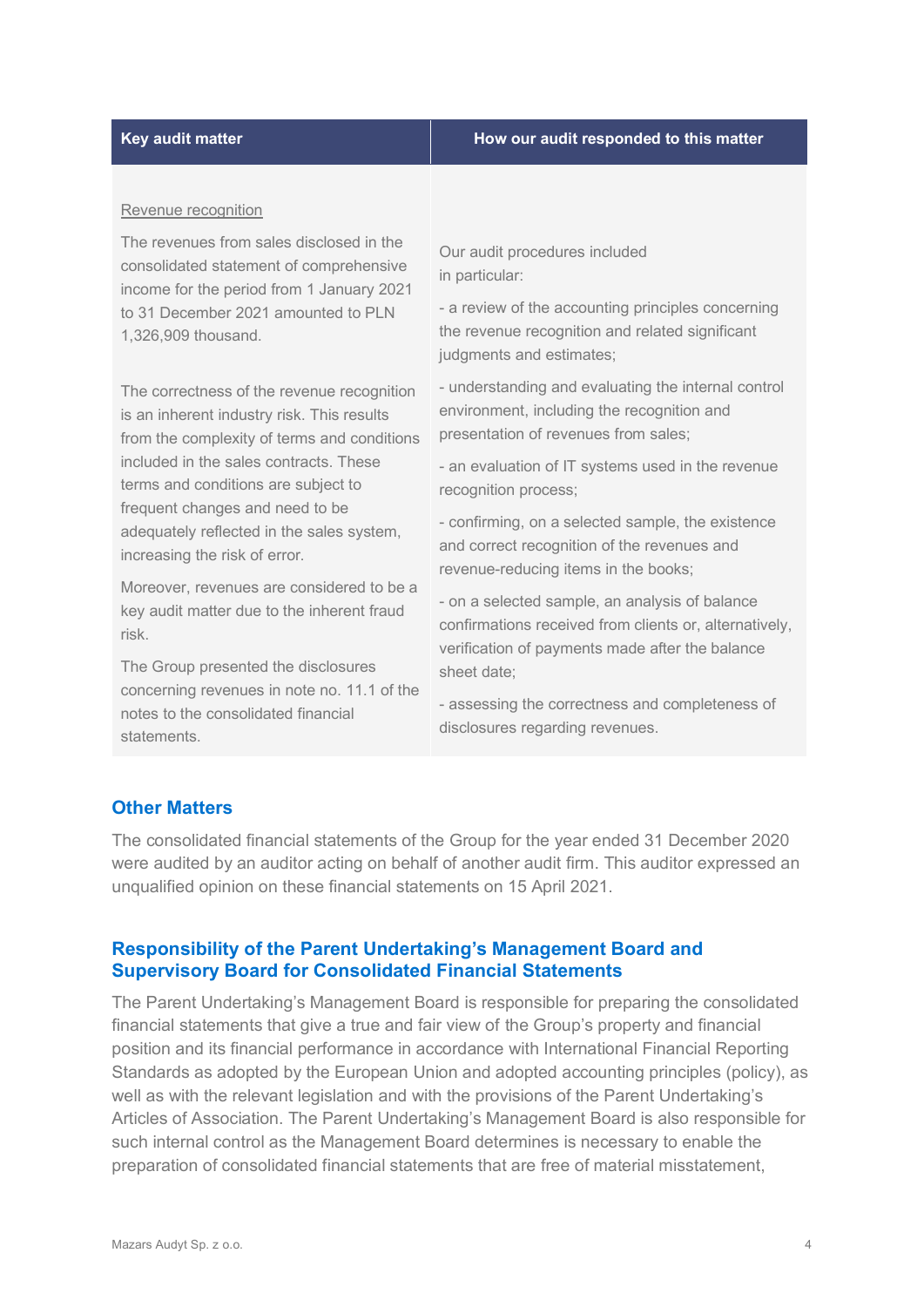whether due to fraud or error.

When preparing the consolidated financial statements, the Parent Undertaking's Management Board is responsible for assessing the Group's ability to continue as a going concern, as well as for disclosing, if applicable, matters related to going concern and for adopting the going concern assumption as an accounting basis, unless the Management Board either intends to liquidate the Group or to cease operations, or has no realistic alternative but to do so.

The Parent Company's Management Board and members of its Supervisory Board are obliged to ensure that the consolidated financial statements meet the requirements set out in the Accounting Act the of 29 September 1994 ("Accounting Act" - Journal of Laws of 2021, item 217 as amended). Members of the Parent Undertaking's Supervisory Board are responsible for supervising the financial reporting process.

# **Statutory Auditor's Responsibility for Audit of the Consolidated Financial Statements**

Our objectives are to obtain reasonable assurance about whether the consolidated financial statements as a whole are free from material misstatement, whether due to fraud or error, and to issue an auditor's report that includes our opinion. Reasonable assurance is a high level of assurance but is not a guarantee that an audit conducted in accordance with the National Standards on Auditing will always detect a material misstatement when it exists. Misstatements can arise from fraud or error and are considered material if, individually or in the aggregate, they could reasonably be expected to influence the economic decisions of users taken on the basis of these consolidated financial statements.

The scope of audit does not include assurance as to the future profitability of the Group and effectiveness or efficiency of running the Group's affairs by the Parent Company's Management Board at present or in the future.

According to principles of the National Standards on Auditing, we exercise professional judgement and maintain professional skepticism throughout the audit, as well as:

- we identify and assess the risk of material misstatement of the consolidated financial statements, whether due to fraud or error, we design and perform audit procedures in response to this risk and we obtain audit evidence which is sufficient and appropriate to provide a basis for our audit opinion. The risk of not detecting a material misstatement resulting from fraud is higher than for one resulting from error, as fraud may involve collusion, forgery, intentional omissions, misrepresentations, or the override of internal control;
- we obtain understanding of internal control applied for the purposes of audit in order to design audit procedures that are appropriate in the circumstances, but not for the purpose of expressing an opinion on the effectiveness of the internal control in the Group;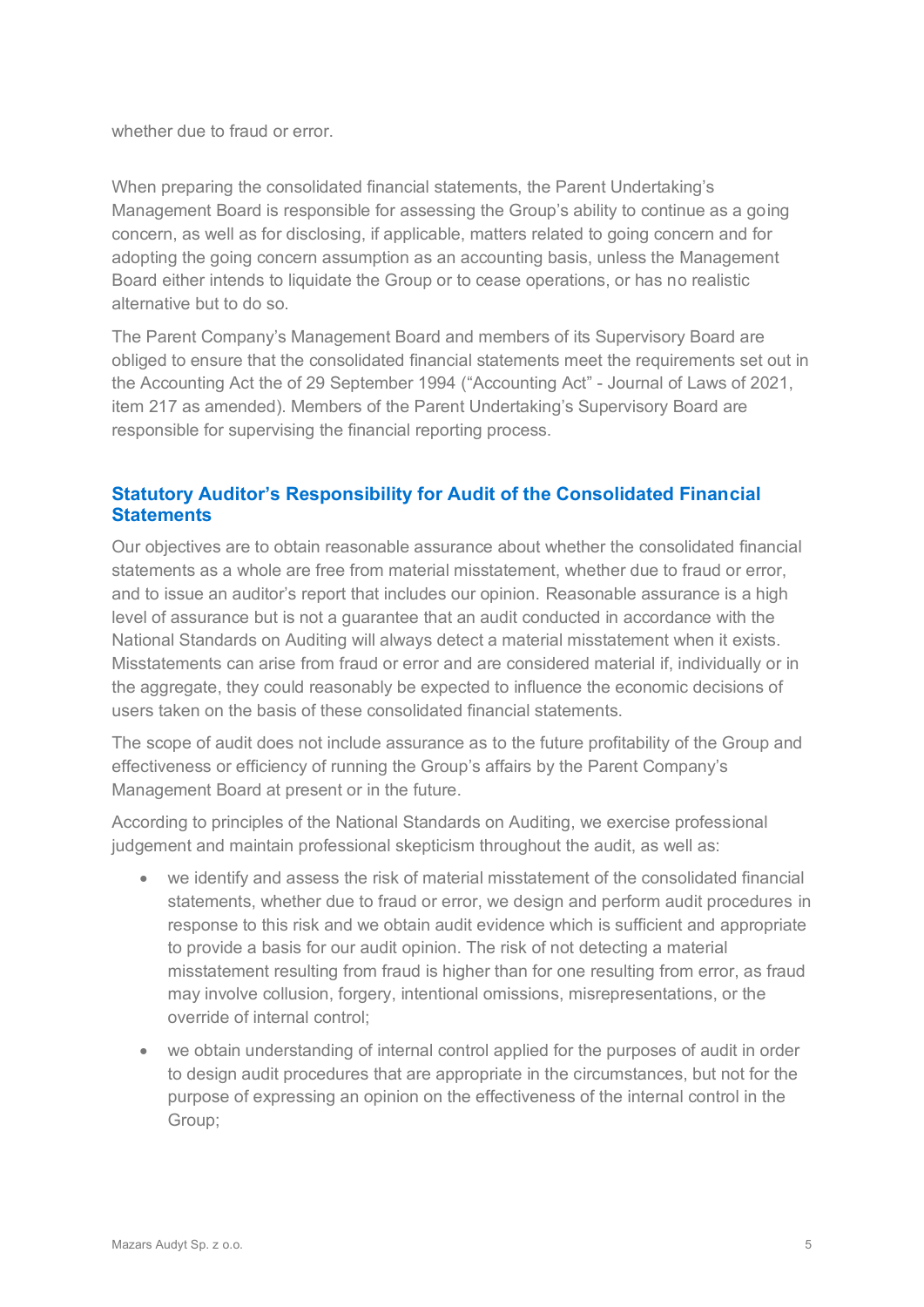- we evaluate the appropriateness of the accounting principles (policy) used, the reasonableness of the accounting estimates and related disclosures, provided by the Management Board of the Parent Undertaking;
- we conclude on the appropriateness of the Parent Undertaking's management's use of the going concern principle as a basis of accounting and, based on the audit evidence obtained, whether a significant uncertainty related to events or conditions exists and if that may cast significant doubt on the Group's ability to continue as a going concern. If we come to the conclusion that a material uncertainty exists, we are required to pay attention in our auditor's report on related disclosures in the consolidated financial statements or, if such disclosures are inadequate, to modify our opinion. Our conclusions are based on the audit evidence obtained up to the date of the auditor's report. However, future events or conditions may cause the Group to cease to continue as a going concern;
- we evaluate the overall presentation, structure and content of the consolidated financial statements, including the disclosures, and whether the consolidated financial statements represent the underlying transactions and events in a manner that achieves fair presentation.
- we obtain sufficient and appropriate audit evidence related to the financial information of entities and to the economic activities within the Group, in order to express the opinion on the consolidated financial statements. We are responsible for directing, supervising and conducting the Group's audit and we remain exclusively responsible for our audit opinion.

We communicate with the Parent Undertaking's Audit Committee regarding, among other matters, the planned scope and timing of the audit and significant audit findings, including any significant deficiencies in internal control that we identify during our audit.

We also provide the Parent Undertaking's Audit Committee with a statement that we have complied with relevant ethical requirements regarding independence and that we will communicate all relationships and other matters that may reasonably be thought to bear on our independence, and, where applicable, related safeguards.

From all the matters communicated to the Audit Committee of the Parent Undertaking, we have chosen those being of most significance in the audit of the consolidated financial statements of the current reporting period and therefore we judged them to be the Key Audit Matters. We describe these matters in our auditor's report unless law or regulation preclude their public disclosure or when, in exceptional circumstances, we determine that a matter should not be communicated in our report because the adverse consequences of doing so would reasonably be expected to outweigh the public interest benefits of such communication.

# **Other Information, including the Management Report**

Other information includes information contained in the Group consolidated annual report, except for consolidated financial statements and our audit report ("Other Information").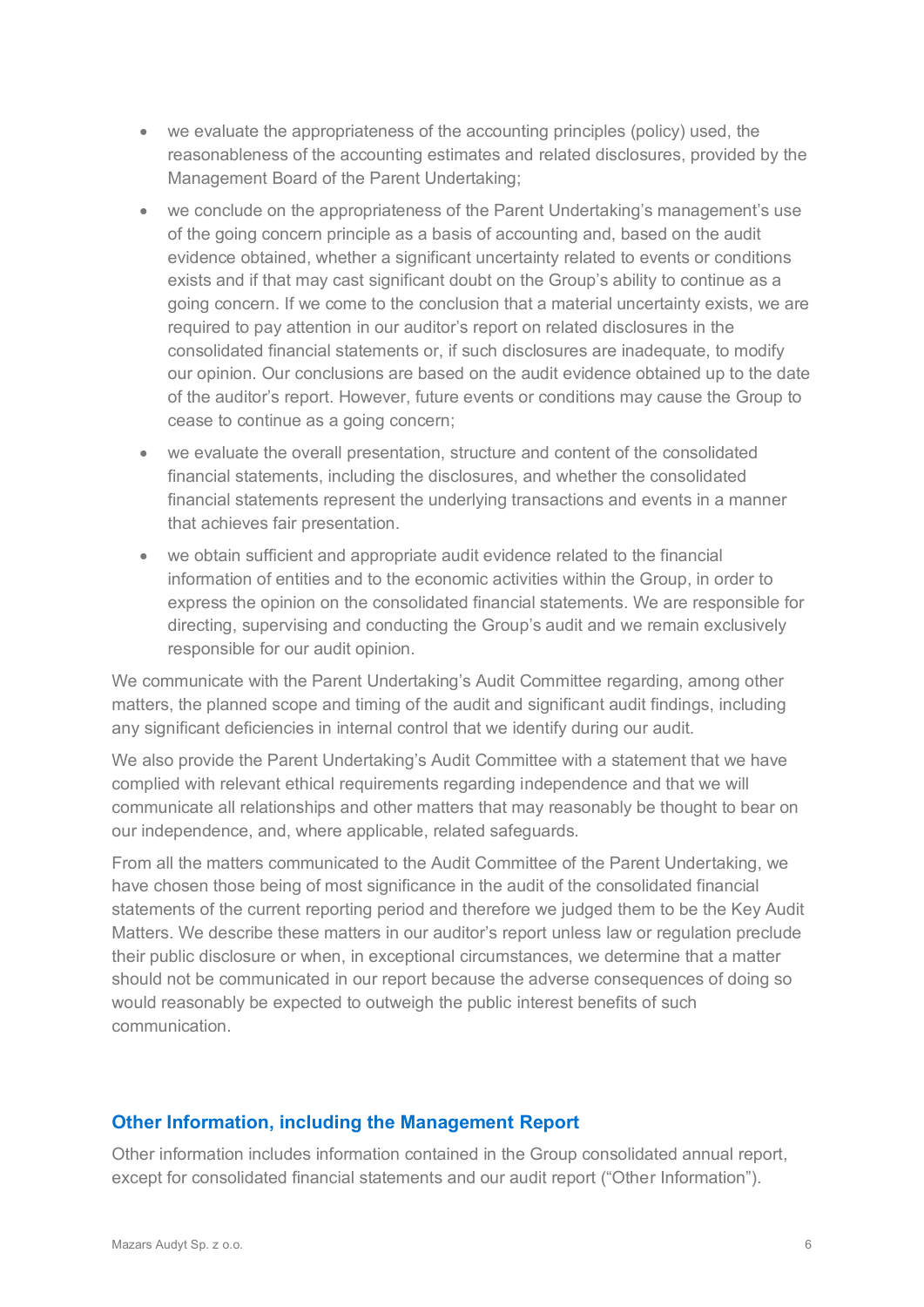Under Article 55 (2a) of the Accounting Act the Management Report of the Group and of the Parent Undertaking for 2021 were prepared jointly.

# *Responsibilities of the Management Board and Supervisory Board of the Parent Undertaking*

The Parent Undertaking's Management Board is responsible for preparing Other Information in accordance with the applicable regulations.

The Parent Undertaking's Management Board and members of the Parent Undertaking's Supervisory Board are obliged to ensure that the Management report along with the corporate governance statement, which is a separate part of this Management Report, and a separate non-financial report specified in Article 55 (2c) of the Accounting Act, meet the requirements set out in the Accounting Act.

### *Statutory Auditor's Responsibility*

Our opinion on the audit of the consolidated financial statements does not cover the Other information. In connection with our audit of the consolidated financial statements, our responsibility is to read the Other information and, in doing so, consider whether the Other Information is materially inconsistent with the consolidated financial statements or our knowledge obtained in the audit or otherwise appears to be materially misstated. If, based on the work we have performed, we conclude that there is a material misstatement of this Other Information, we are required to report that fact. In accordance with the Act on Statutory Auditors, our responsibility is also to give an opinion whether the Management Report has been prepared in accordance with applicable regulations and whether it complies with information contained in the consolidated financial statements. Moreover, we are obliged to communicate whether the Group prepared a separate non-financial report and issue an opinion whether the Group included the required information in the corporate governance statement.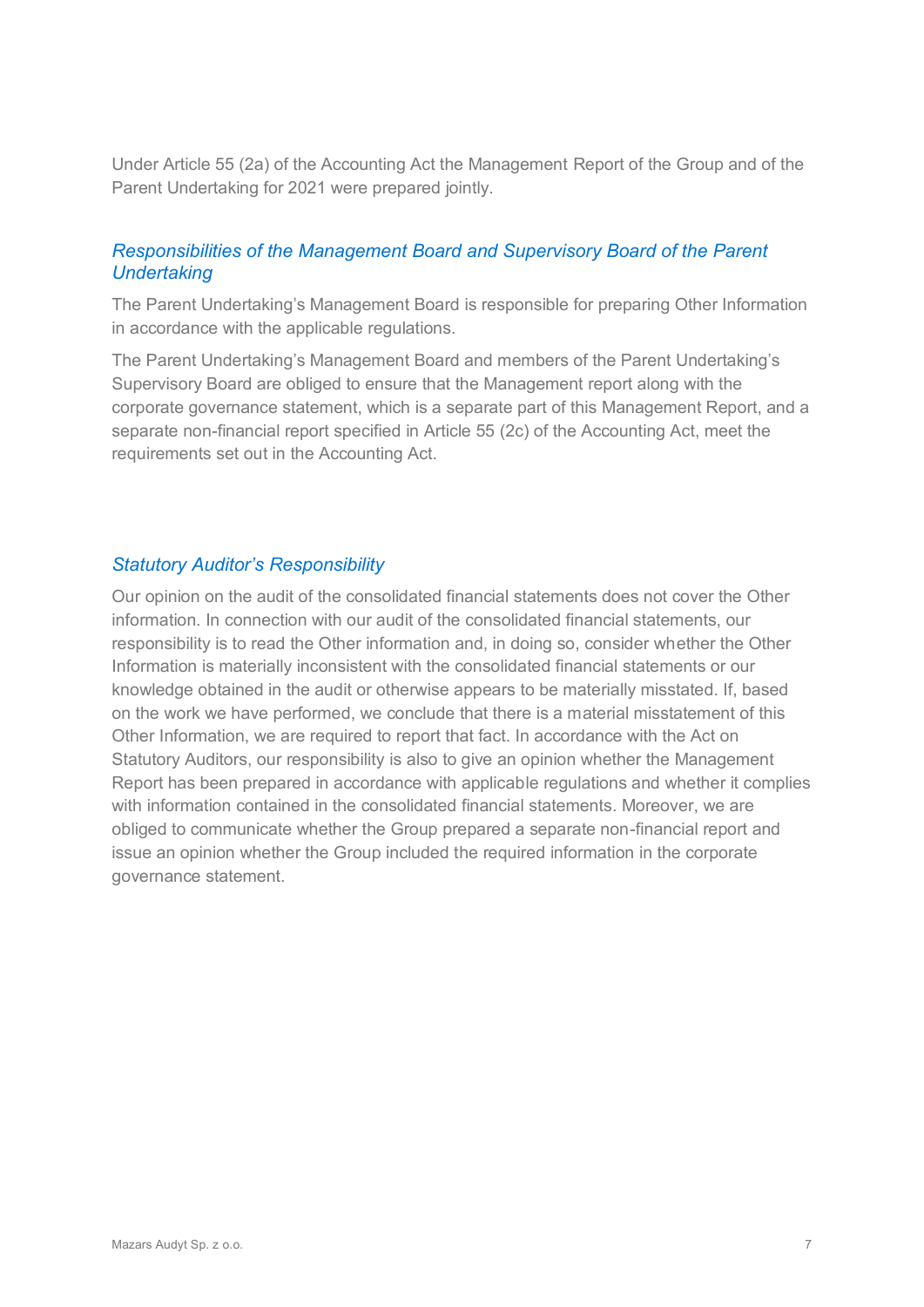# **Opinion on the Management Report**

Based on the work performed during the audit, in our opinion, the Management Report:

- has been prepared according to Article 49 of the Accounting Act and paragraph 71 of the Regulation of the Minister of Finance of 29 March 2018 on Current and Periodic Information Provided by Issuers of Securities and Conditions of Recognition of Information Required under the Regulations of the non-EU Member State as Equivalent ("Regulation on Current Information" -Journal of Laws of 2018, item 757 as amended),
- is in line with information contained in the consolidated financial statements.

#### **Opinion on Corporate Governance Statement**

In our opinion, the Group included in the corporate governance statement information specified in paragraph 70 (6) item 5 of the Regulation on Current Information. Moreover, in our opinion, information specified in paragraph 70 (6) item 5 c-f, h and i of this Regulation comprised in the corporate governance statement is compliant with the applicable provisions and information contained in the consolidated financial statements.

#### **Information on Non-financial Information**

In accordance with the requirements of the Act on Statutory Auditors we confirm that the Group included in its Management Report information on preparing a separate non-financial report referred to in Article 55 (2c) of the Accounting Act and that the Group prepared such separate report.

We have not performed any assurance work concerning the separate non-financial report and we do not express any assurance about it.

#### **Other Information Statement**

Moreover, according to our knowledge of the Group and its environment obtained during the audit, we declare that we have not identified any material misstatement in the Group Management Report and the Other Information.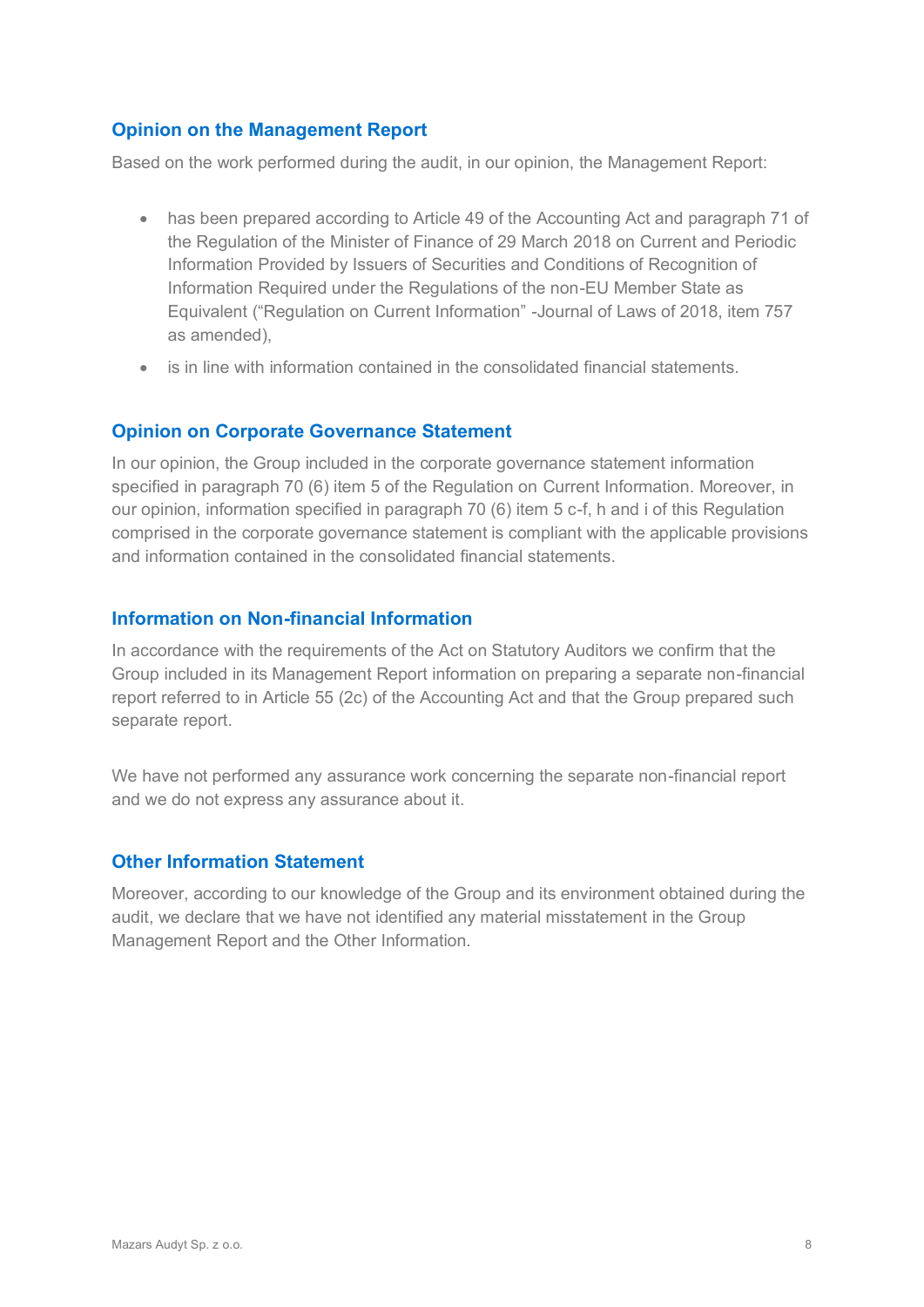# **Report on Other Legal and Regulatory Requirements**

# **Opinion on the Compliance of the Marking up of the Consolidated Financial Statements Prepared in the Single Electronic Reporting Format with the Requirements of the Regulation on Technical Standards on the Specification of a Single Electronic Reporting Format**

In connection with the audit of the consolidated financial statements we have been engaged to perform an assurance engagement to obtain reasonable assurance in order to express an opinion on whether the consolidated financial statements of the Group as at 31 December 2021 prepared in the single electronic reporting format ("consolidated financial statements in ESEF format") were marked up in accordance with the requirements specified in the Commission Delegated Regulation (EU) 2019/815 of 17 December 2018 supplementing Directive 2004/109/EC of the European Parliament and of the Council with regard to regulatory technical standards on the specification of a single electronic reporting format (the "ESEF Regulation").

# *Identification of Criteria and Description of the Subject of the Engagement*

The consolidated financial statements in ESEF format were prepared by the Parent Undertaking's Management Board in order to fulfill the criteria regarding the marking up and technical requirements concerning the specification of single electronic reporting formal which are specified in the ESEF Regulation.

The subject matter of our assurance engagement is the compliance of marking up of the consolidated financial statements in ESEF format with the requirements of the ESEF Regulation, and the requirements specified in these regulations form, in our opinion, adequate criteria to express our opinion.

# *Responsibilities of the Management Board and Supervisory Board of the Parent Undertaking*

The Management Board is responsible for the preparation of the consolidated financial statements in ESEF format in accordance with the requirements regarding the marking up and technical requirements concerning the specification of single electronic reporting formal which are specified in the ESEF Regulation. Such responsibility includes the selection and application of appropriate XBRL markups using the taxonomy specified in these regulations.

The responsibility of the Management Board also includes the design, implementation and maintenance of such internal control as determined to be necessary to enable the preparation of the consolidated financial statements in ESEF format that are free from any material incompliance with the ESEF Regulation.

Members of the Parent Undertaking's Supervisory Board are responsible for supervising the financial reporting process, including also the preparation of the financial statements according to the format prescribed by applicable laws.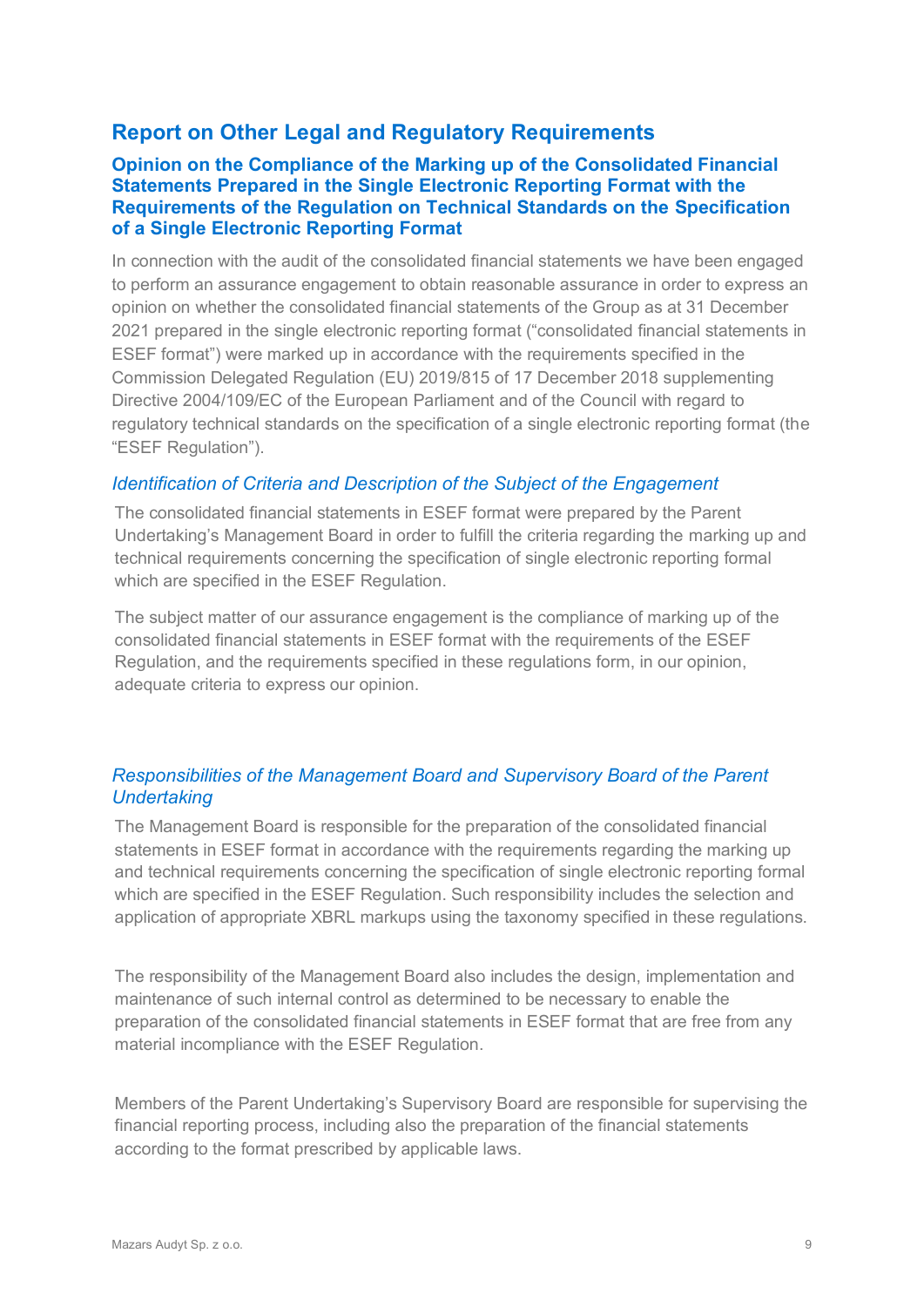# *Statutory Auditor's responsibility*

Our objective was to express an opinion, based on the performed assurance engagement providing reasonable assurance that the consolidated financial statements in ESEF format were marked up in accordance with the requirements of the ESEF Regulation.

We have performed our engagement in accordance with the National Standard on Assurance Engagements for the audit of financial statements prepared in a single electronic format 3001PL ("NSAE 3001PL"), and where applicable, National Standard on Assurance Engagements Other than Audit and Review 3000 (Revised) in the form of the International Standard on Assurance Engagements 3000 (revised) – 'Assurance Engagements Other than Audits or Reviews of Historical Financial Information ("NSAE 3000 (R)").

This standard imposes an obligation on the auditor to plan and execute procedures in order to obtain reasonable assurance that the consolidated financial statements in ESEF format were prepared in accordance with specified criteria.

Reasonable assurance is a high level of assurance but is not a guarantee that an engagement conducted in accordance with the NSAE 3001PL, and where applicable NSAE 3000(R), will always detect a material misstatement when it exists.

The procedures selected depend on the auditor's judgment, including the assessment of the risk of material misstatements due to fraud or error. When performing risk assessment and in order to design procedures to be performed the auditor takes into consideration the internal controls related to the preparation of the consolidated financial statements in ESEF format, which can provide the auditor with sufficient and appropriate evidence. The assessment of the internal controls was not performed for the purpose of expressing an opinion on the effectiveness of the internal control.

# *Summary of the Work Performed*

Procedures planned and performed by us included:

- obtaining an understanding of the process of preparation of the consolidated financial statements in ESEF format, including the process of selection and application of XBRL markups by the Company and ensuring compliance with the ESEF Regulation, in which the understanding of internal controls related to this process;
- reconciling of the marked-up information included in the consolidated financial statements in ESEF format to the audited consolidated financial statements, using a selected sample;
- using a specialised IT tool evaluating the compliance with technical standards concerning the specification of single electronic format, evaluating the completeness of marking up information in the consolidated financial statements in ESEF format using XBRL markups;
- evaluating the appropriateness of the use of XBRL markups from the taxonomy specified in the ESEF Regulation and the creation of extension markups where no suitable element in the core taxonomy specified in the ESEF Regulation has been identified;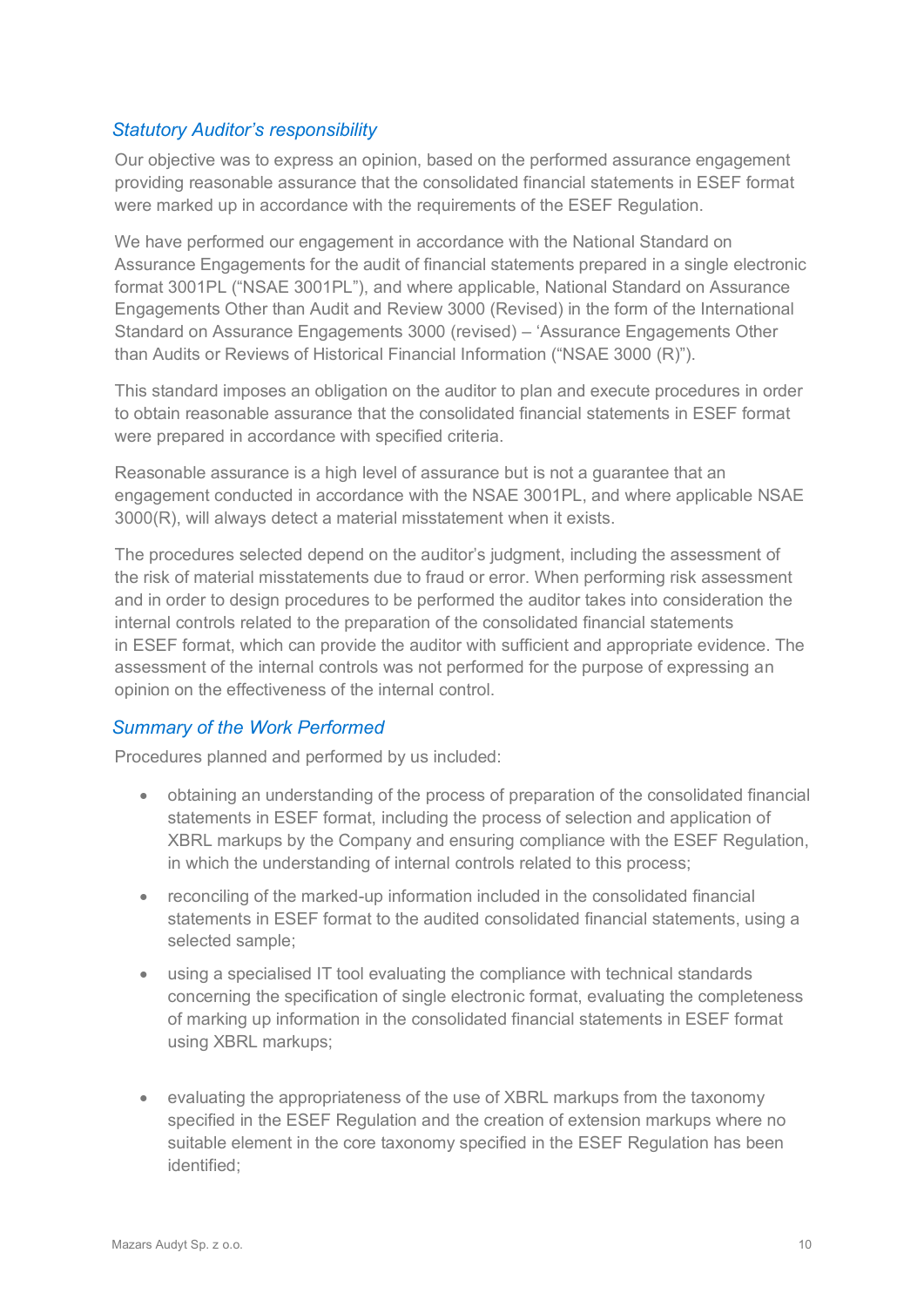- evaluating the appropriateness of anchoring of the applied taxonomy extensions to the core taxonomy specified by the ESEF Regulation;
- testing the correctness of the mathematical calculations for particular items marked up using XBRL markups.

We believe that the evidence we have obtained is sufficient and appropriate to provide a basis for our opinion on the compliance of the marking up with requirements of the ESEF Regulation.

#### *Ethical Requirements, Including Independence*

While performing the engagement, the statutory auditor and the audit firm complied with the independence requirements and other ethical requirements as specified by the IESBA Code. The IESBA Code is based on the fundamental principles related to integrity, objectivity, professional competence and due care, confidentiality and professional behavior. We have also complied with other independence and ethical requirements which are applicable to such assurance engagement in Poland.

#### *Quality Control Requirements*

The audit firm applies National Standards on Quality Control as per International Standard on Quality Control 1 Quality Control for Firms that Perform Audits and Reviews of Financial Statements, and Other Assurance and Related Services Engagements as adopted by resolution of the National Council of Statutory Auditors ("NSQC").

In accordance with NSQC the audit firm maintains a comprehensive system of quality control including documented policies and procedures regarding compliance with ethical requirements, professional standards and applicable legal and regulatory requirements.

#### *Opinion on Compliance with ESEF Regulation Requirements*

The matters described above constitute the basis for the auditor's opinion which is why the opinion should be read in conjunction with these matters.

In our opinion, the consolidated financial statements in ESEF format were marked up in all material respects in accordance with the requirements of the ESEF Regulation.